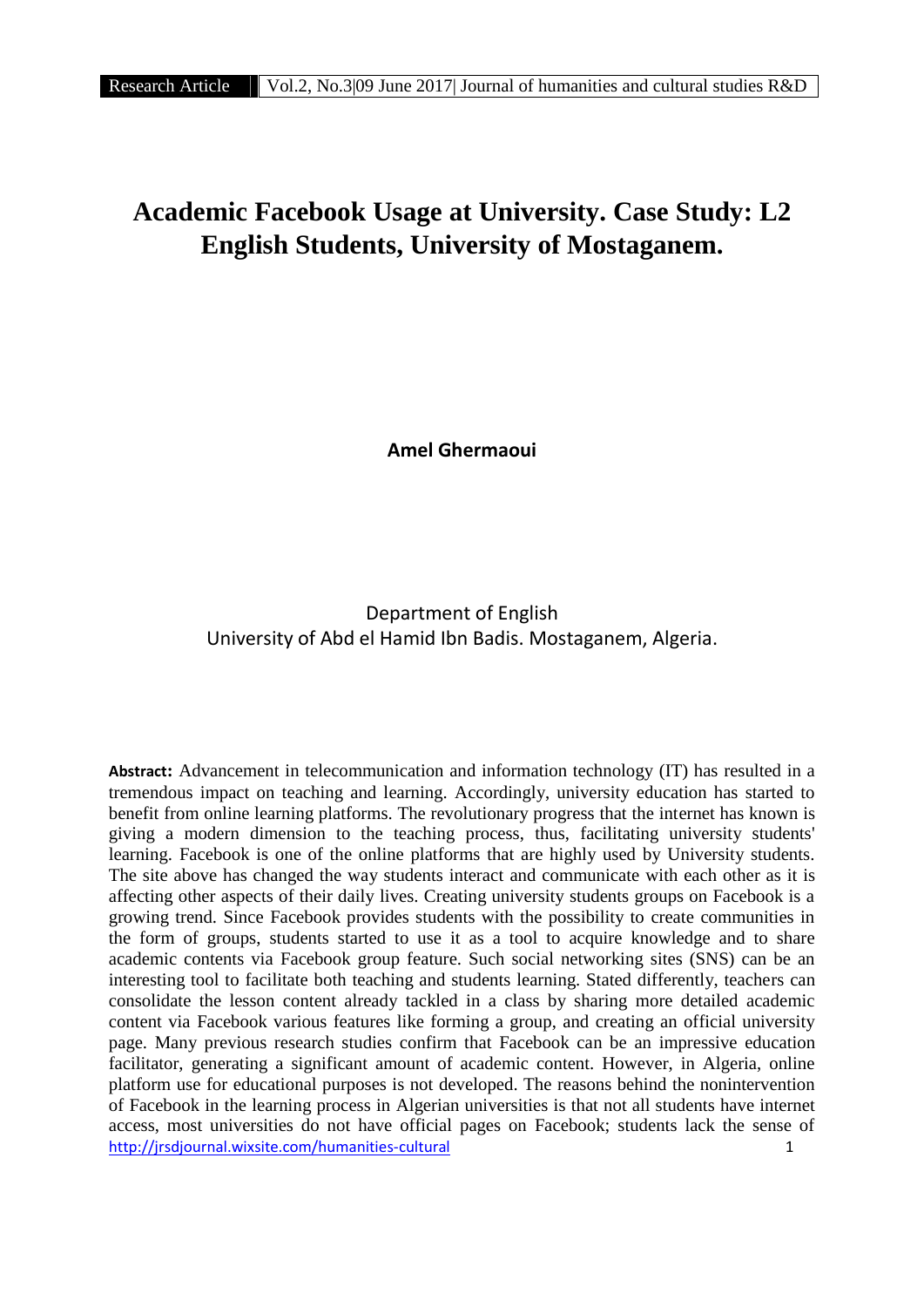community in real world situations, and the majority of teachers do not use Facebook to share academic content. The purpose of this study is to evaluate the extent to which Facebook can be an effective means to distribute academic content University students. Department of English of Mostaganem University is involved in this study. A survey in the form of a questionnaire was conducted among License 2 students department of English to examine to what extent Facebook can be used for academic purposes. The results showed that Students confirm that Facebook is a useful tool to distribute and share academic knowledge yet there are still many obstacles that hinder its use at the university context. On another hand, the present research suggests some helping solutions to enhance Facebook academic use among university students and their teachers.

**Key Words:** Facebook, sharing academic content, L2 English Department students, students' internet access, teachers' Facebook use.

#### **Introduction**

The recent years have witnessed an emergence of a great number of networks used to share information universally providing more information, content and social connections than ever before. The most interesting and outstanding evolution in the history of the internet has been social media, " *a web – based made of dialogue that uses a wide array of tools, websites and other applications to encourage communication between individuals, corporations, non – profits and other organizations*"(Boswell 01).

Social media has become very closely related to our lives because it allows us to stay connected to the world. Every platform that enables people to share information, photos, and news with other individuals is considered as one of the various social media platforms that exist now. Different definitions of social media have been provided by many scholars and dictionaries. Meriam- Webster dictionary online defines social media as a "*form of electronic communication (as websites for social networking and microblogging) through which users create online communities to share information, ideas, personal messages, and other content (as videos)*" (Taprial and Kanwar 08).

Boyd and Ellison discuss social media in their article social media network sites. Definition history and scholarship and defined social networks as *" web- based services that allow to (1) construct a public or semi-public profiles within a bounded system, (2) articulate a list of other users with whom they share a connection, and (3) view and traverse their list of connections and those made by others within the system. The nature and nomenclature of these connections may vary from site to site*" (213).

A great variety of social media networking sites has been launched in the last 12 years. Facebook belongs to the long list of these sites, but it has remained up-to-date the most popular website and platform worldwide. Without any doubt, the revolutionary networking site Facebook is inspiring researchers to introduce new avenues in social media studies. Facebook is not only a simple site or a wealthy company that is making money, but it is also a computerized human based virtual universe that is deeply anchored into our lives.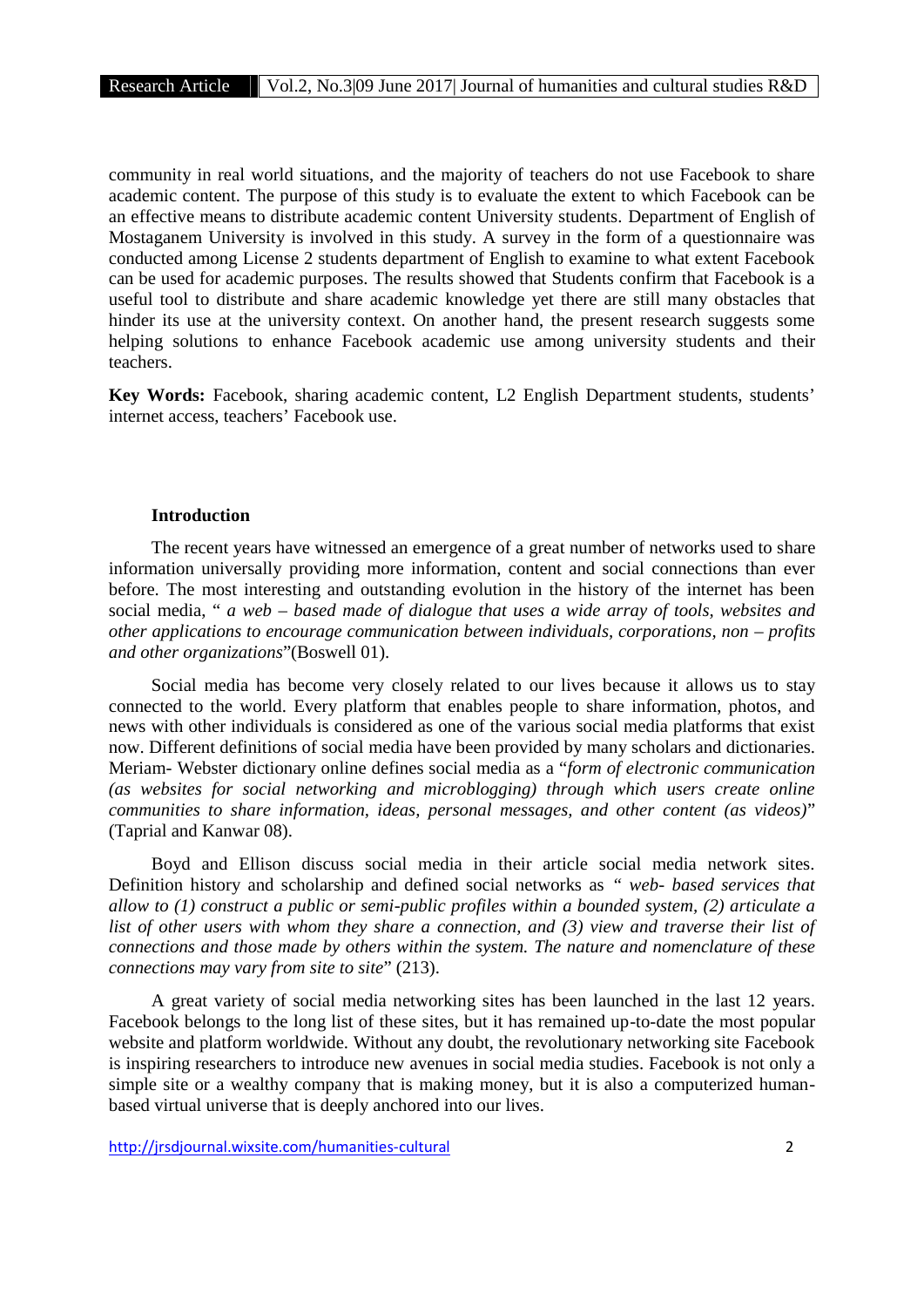The main reason behind the creation of such a networking site was the quest for globalization, making people better understand each other, and eliminating any distance barriers that hinder any continuous, long-lasting, and instantaneous communication. Facebook is indeed a "distance killer". The whole world is transformed into a global village thanks to Facebook and many other social media networking sites. This view was confirmed by Horváth when she stated that Facebook "*Strengthened the world's global village character. Geographical distances play none ever-increasing role in our lives given the possibility of being in the same cyberspace, whatever our geographical location might be. Maintaining contact does not depend on geographical proximity anymore, what does count, though, is internet availability*" (Horváth 86).

Facebook is used for social, journalistic, economic and artistic ends. Facebook is a means of socializing that is used by all the categories of any society. Facebook is an excellent tool to maintain strong ties and create new connections. Facebook is an excellent digital space where the young generation can make a difference in their communities by participating in various activities online and creating Facebook interest groups to organize unlimited events. Facebook indeed bolsters the youth's civic engagement and local activism. In the same vein, Facebook promotes free speech and enables journalists to work collaboratively with users to create up-to date stories. Facebook never replaces the traditional news outlets, but it adds new information that is as well valuable to many journalistic contents. Facebook can be also used to enhance an open discussion between companies and their customers. Moreover, Facebook can be efficiently used as an instrument for digital marketing, preserving brands' reputation and providing engaged users with information about newly launched products. And one cannot leave this discussion of Facebook's use without a mention that it can also be a space where artists can exhibit their works. One can plausibly state that Facebook can wonderfully serve as a "global museum" and access to it is free for every user. It is true that Facebook has been criticized by many scholars; however, the obsessive use of Facebook is everyone's responsibility.

After being introduced in 2004, Facebook has been until the present time the most used social networking platform worldwide. Although Facebook promotes primarily online socialization, it also started to become an important e-learning platform (Irwin, Desbow and Leveritt, 1222). In fact, some studies confirm that students welcome integrating Facebook into their academic learning process, because it increases communication among students, gives them access to course materials and improves logistical management of courses. Incorporating such a platform would consolidate academic instruction as well as student learning experiences. As a way of example, Facebook can support the management of course activities, provide information and resources to students as it can make them interact with each other and collaborate.

Many studies have examined Facebook from another angle that it is a source of distraction and impacts negatively university students' academic performance. Other Studies focused on the psychological consequences of Facebook use among College students (Park and Lee 601-620) or Teenagers' Facebook use as a tool for identity construction (Zhao, Grasmuck and Martin1816- 1836).Other pieces of research focused on the influence of University student's use of Facebook applications on study time. However, there have been two contradicting views regarding this issue. Some authors suggest that Facebook users spend less time studying and achieve lower grades if compared to their non-users counterparts (Kirschner and Karpenski Qtd in Irwish Ball and Laveritt, 1223), while other researchers did not find any relationship between Facebook use and university academic achievement (Kabre and Brown qtd in Irwish Ball and Laveritt, 1223).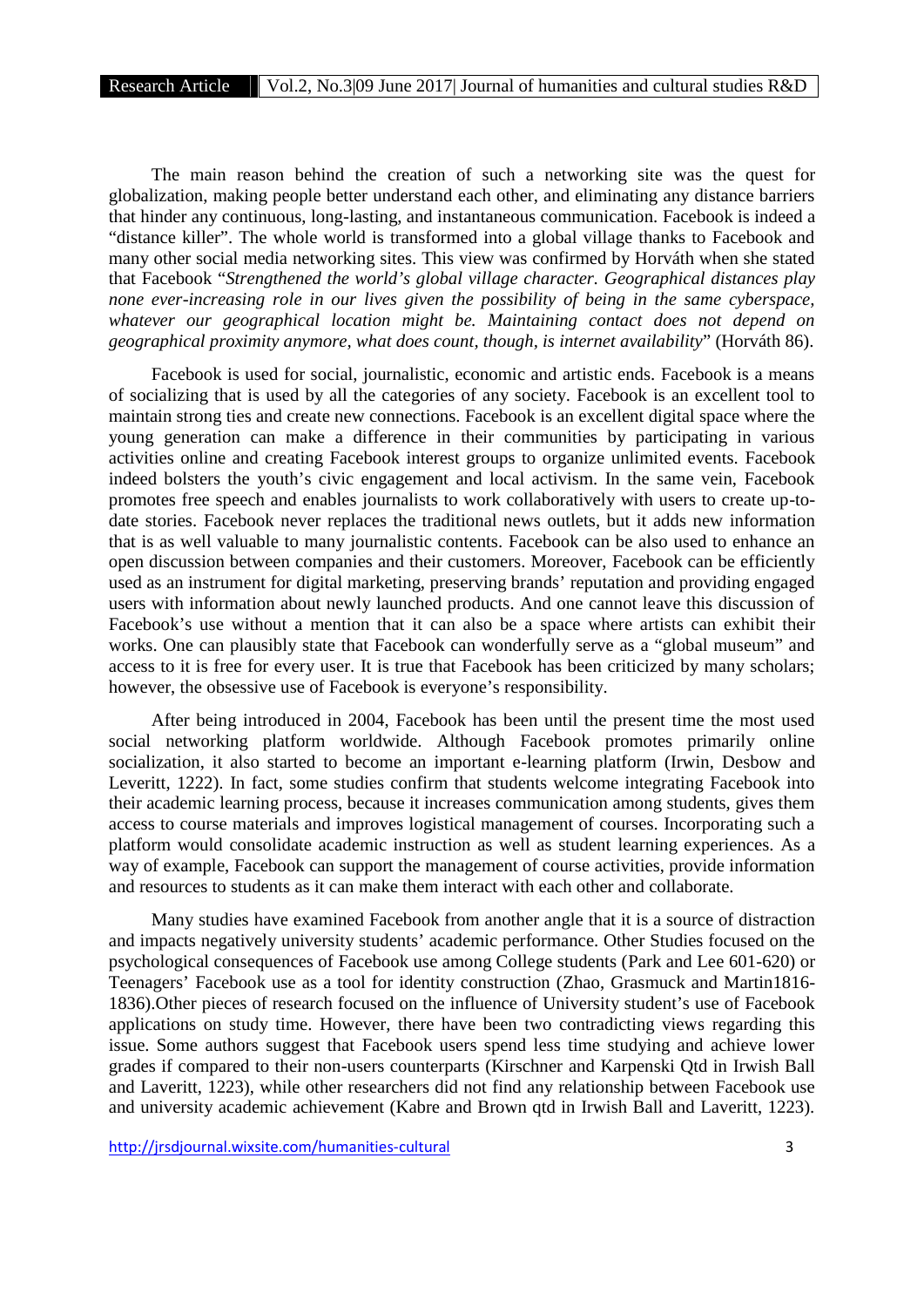The weakness of these studies is that they focused on the impact of Facebook on students' academic performance and neglected Facebook's capacity to provide other academic benefits to students. Students have the ability to integrate academic content with a social networking site with which they are highly engaged. As a result, incorporating Facebook into university learning courses and resources may impact students' learning motivation positively.

Few international studies have dealt with the academic uses of Facebook at University. Cristopher Irwin et.al conducted a study at Griffith's Gold Coast Campus in 2011. It included 253 students and 04 teachers.The researchers reached the conclusion that the majority of students recommended using Facebook as a learning aid. Another study was conducted by Muge Akyiliz and Metin Argan which included 1300 undergraduate students from Anadolu University in Turkey. The results show that students spend more time socializing than sharing academic content on Facebook. Louis Lam Conducted in-depth interviews with students of the School of Continuing and Professional Studies (SCS) in Hong Kong and surveyed 312 students of the Chinese University of Hong Kong. His results show that Facebook can be a very efficient tool to increase students' learning motivation.

In the Algerian context, Facebook is considered by Dr. Laeed Zaghlami<sup>1</sup> As the most popular social networking site. According to him, 44% of Algerians use Facebook, 7.9 use MySpace, 7.5% use Viadeo, 2.8% use Twitter, 2.1% use LinkedIn and 0.7% use Xing. Moreover, 95% of Algerians use Facebook for chatting, relationship, games, and companies as news sources and interaction with clients. 66.4% spend more than thirty minutes a day .33.6% spend Less than thirty minutes a day. 27.7% Spend between thirty minutes and one hour a day. 21.5% spend between one hour and 3 hours a day. And 17.3% spend more than three hours a day. All these statistics confirm that Facebook is widely used by Algerians and studies concerning the use of Facebook in different domains like the academic one should be undertaken in a rigorous and scientific way.

Despite of Facebook's popularity in the last few years, it is not clear for what purposes Algerian students use Facebook: Do they use it for social interaction, daily activities or academic purposes? Comprehending how much, why and how Algerian students use social networking platforms for educational purposes provides a new venue for contemporary research. As a way of example, An Algerian researcher named Samia Ouaj undertook a survey at the Unversity of Settif, Department of Foreign Languages which included 197 students and 35 teachers. The results of her research indicate that using social media platforms like Facebook facilitate the teaching process as it creates a social collaborative learning environment. She also concluded that by using social media academic features, traditional learning becomes more efficient. A Master Student from Tlemcen University undertook another survey which included 50 Master2 Literature and Civilization students and three teachers. Her results show that Facebook provides both faculty and students with a myriad of opportunities to communicate, and share academic content, consequently, creating a more collaborative learning sphere.

<sup>1</sup> Laeed Zaghlami is a university teacher at the Faculty of Information and Communication

Algiers University 3. The statistics present in this part of Algeria are taken from his paper entitled "Social Media in Algeria New Spaces for Democratic Changes and Political Participation".

http://jrsdjournal.wixsite.com/humanities-cultural 4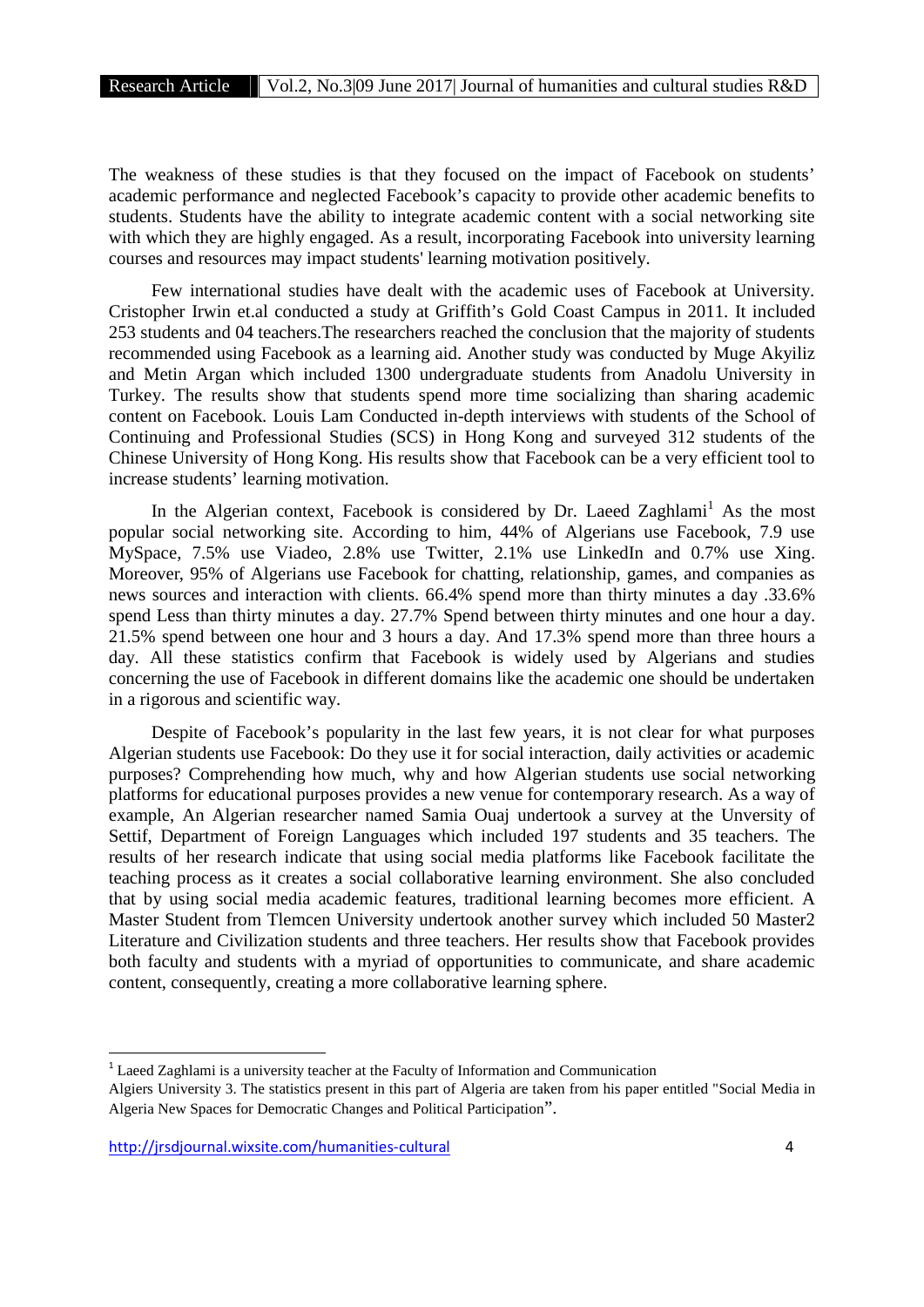Because there is relatively little research on Facebook's use in Algerian Universities general, and in Mostaganem University, in particular, I believe that the findings of this piece of the investigation will be very helpful for both teachers and students. Teachers will be encouraged to give importance to many variables considered in my research to better use Facebook to share academic content with their students on the one hand. On the other hand, students will spend more time on Facebook to receive academic content because their teachers are relying heavily on it.

The theory that is closely related to the findings of this work is connective. It is created by George Siemens and Stephen Downes (2009). This approach reflects perfectly our rapidly changing society. Our society is more complex due to the revolutionary developments in technology. Connectivism focuses on the individual. According to this theory, personal knowledge comprises a system of networks which provides an organization. This group relates back to the system. The individual maintains his experience growth using his or her interaction with the system. The learners can, therefore, be up-to-date concerning any topic thanks to the connections they have put into existence. A group of people with a common goal is, therefore, created to promote and sustain a well-organized flow of information (Duke, Harper and Johnston, 2013).

University education interests students; thus, it is of high import to focus on students' perceptions of technology that is part of their learning environment. The aim of this study is to evaluate the extent to which Facebook can be an effective means to distribute academic content to L2 English Mostaganem students. As a teacher, I tried to use Facebook to distribute academic content to my L2 students, but the process did not work. This fact resulted in asking many questions like: Why did students not receive the academic content sent by me or other teachers who are my colleagues via Facebook? What are the obstacles that prevent students from receiving academic content submitted by their teachers? Can Facebook be a suitable platform to share academic content with one's students? How can Facebook be used effectively to distribute academic content at university? It has been hypothesized that there are many reasons behind students' non-reception of academic content sent by their teacher via Facebook like: 1- Not all students have internet access during school days. 2- Not all teachers have a Facebook profile and they use it rarely to share academic content with their students. 3- Students lack a sense of community so sharing any academic contents with each other becomes involved. The second hypothesis is that Web2.0 technologies like Facebook replace the old ways of distributing academic content in the form of handouts. Facebook is an easy and a rapid way to share academic content with one's students as it leads to greater communication between students. Additionally, Facebook saves time because it helps teachers share academic content beforehand which is going to be tackled in later classes. Facebook pages with university academic content will enhance, on another hand, students' interaction with their courses instructors online as well as offline; the learning process using such platforms becomes, thus, interactive and time-saving. The last contention is that Facebook academic use can be reinforced by enabling students and teachers to interact via a university official Facebook page, making internet access at university, department of English, providing English students with internet access at the library until 09:00 P.M, and motivating teachers to have a Facebook account to access the university official Facebook page for the sake of communicating with their students and distributing academic content to them.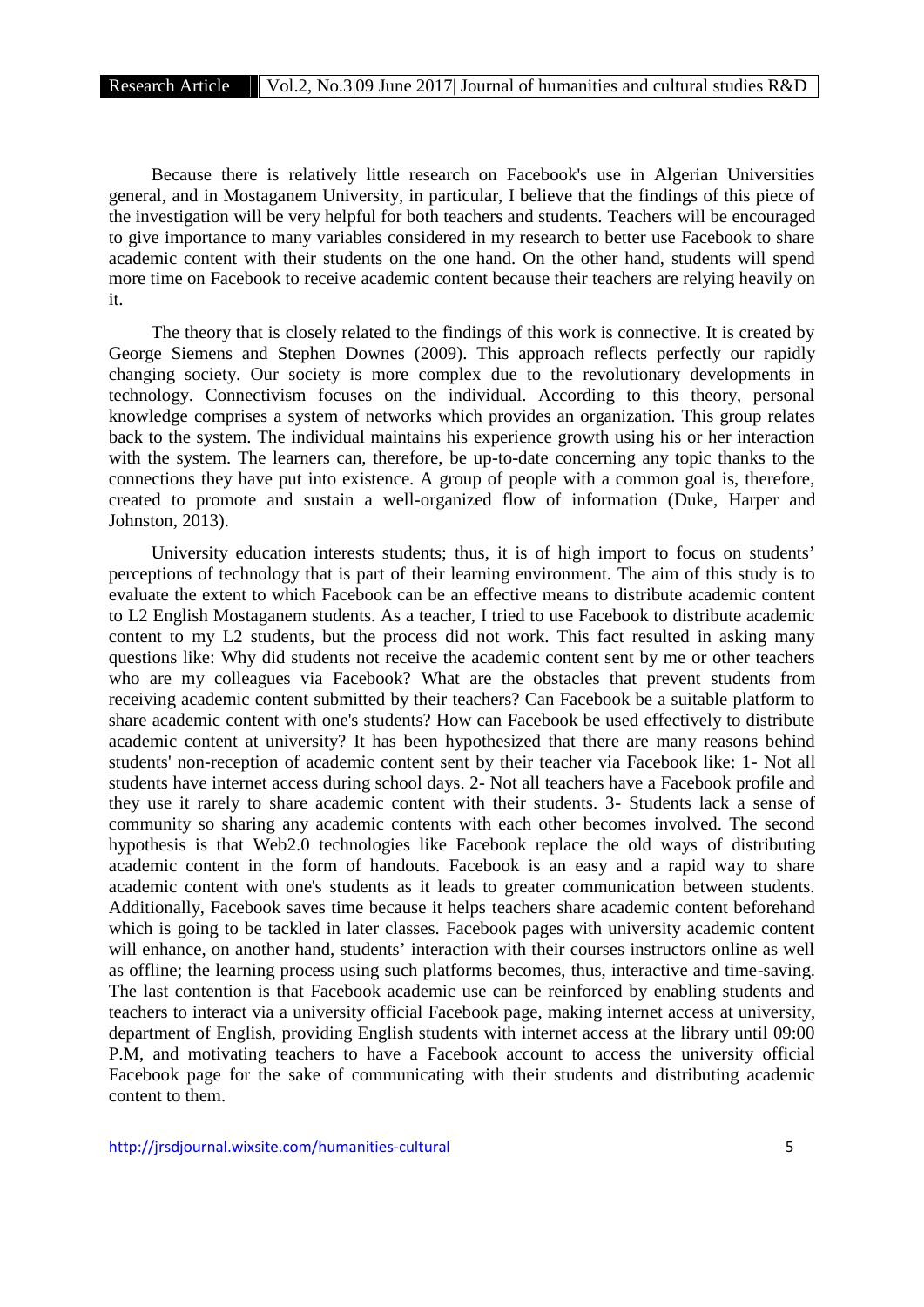## **Method**

I used both qualitative and quantitative research methods. The data obtained are analyzed quantitatively as when I considered the frequency of each answer from the multiple –questions. Other data are analyzed qualitatively and that concerns the open-ended questions suggested to both students and teachers. The mixture of both methods enabled me to reach reasonable conclusions about the academic use of Facebook at University.I used as well observation as another tool for this study. I created a second Facebook account and I became a member of L2 English students Facebook group page. That was done on purpose to observe my students' usage of Facebook to share academic resources.

The study was conducted at Mostaganem University, Department of English During the first Semester of the academic year 2016/2017. The targeted population of this study has been primarily L2 English students of Mostaganem University as well the teachers of the same university. The total number of the sample included 106 L2Students and 20 teachers. To examine students' academic usage of Facebook, data were gathered by a paper-based questionnaire. A copy of each questionnaire was provided to all students attending my methodology lecture, which they were asked to complete anonymously and return to me at the end of the session. The questionnaire consisted of 12 multiple-choice questions and two open-ended questions. Questions included internet access during school days, whether having or not a Facebook account, the different purposes behind their Facebook use, the frequency of logging to Facebook account, being or not a member of L2 Facebook page, the frequency of students' interaction via Facebook, sharing and receiving academic content via Facebook and their frequency. Students were solicited to state the modules in which they received academic content from their teachers and classmates. Students were as well asked to evaluate Facebook use to share and receive academic resources and whether they recommend it or not. The last question concerned student's agreement with some suggested solutions to improve academic Facebook usage.

English department teachers of Mostagnemen University took as well part of my study since they play a major role in the learning process. A paper-based questionnaire was provided for all the 55 teachers as it was sent via email. Only 20 teachers answered. The survey contained the same questions as the students' because views from both sides were mandatory to my study. One question was excluded from the teachers' questionnaire because it concerned students only.

#### **Data analysis**

Analysis of both questionnaires was done manually, and the results are in the form of percentages. Some questions were selected to create graphs of both students' and teachers' answers. Open-ended responses were as well considered to support the study's findings.

#### **Results**

#### A-Student's questionnaire

The results were gathered during the first semester of the academic year 2016-2017. The results of the first question are presented in the form of a figure. The result of the first issue confirms our first hypothesis about the obstacles that prevent students from using Facebook for academic purposes that not all students have internet access during school days. As a result, providing students with internet access during school days would certainly bolster Facebook academic usage.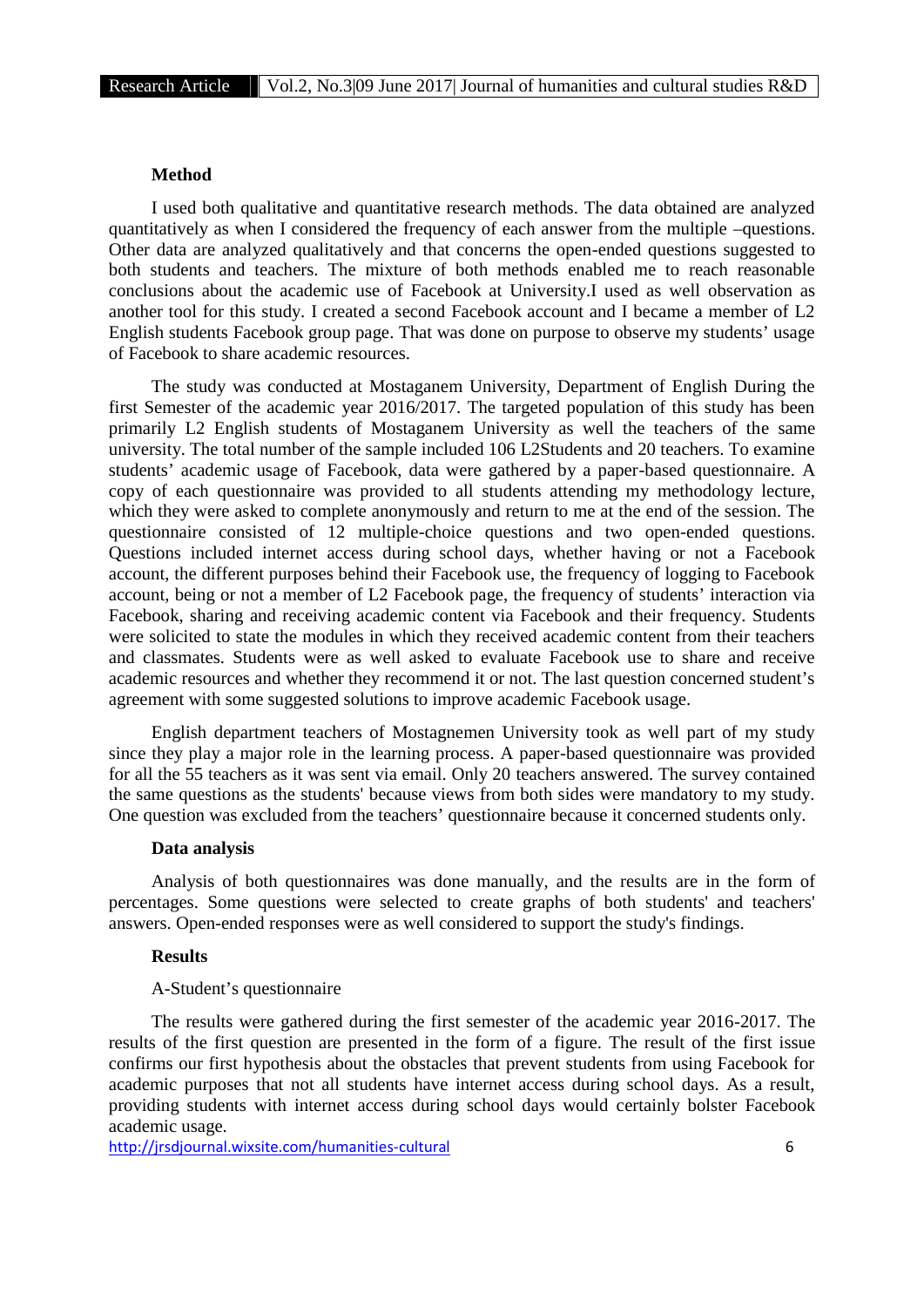

About the second question that was intended to know whether students have Facebook accounts or not, 94% of students responded that they have Facebook accounts while only 6% reported that they have not any Facebook account. This confirms that university students do use Facebook. Concerning the reasons behind students' Facebook use, 07% reported that they use it to socialize, 4% said they use it for academic purposes and 81% indicated that they use it for both socialization as well as academic goals. This indicates that the first function of Facebook which is socialization is not the only reason behind students Facebook use; Students' Facebook use is extended to fulfill academic tasks. Facebook accounts<br>irms that university s<br>k use, 07% reported<br>81% indicated that

When asked about students' Facebook frequency, 82% use it daily, 15% use it weekly, and 2% use it monthly. Students consult their Facebook frequently, so the academic content that is shared online can be accessed as well daily. Concerning their membership in L2 Facebook group, 86% said they are members and only 15% stated that they are not. This shows that the majority of students are members of L2 Facebook group, so any academic content that is distributed in this group can be accessed by the majority of L 2 students. About how often they consult their Facebook group, 50% said they do it daily, 28% weekly, 3% monthly, 4% never and 13% of students' sample did not answer this question. Students were asked as well whether they frequently interact with their classmates via Facebook or not. 62% answered with yes and 33% said no. 3% of the sample did not respond. **EXAMPLE 1988**<br> **EXAMPLE 1989**<br> **EXAMPLE 1989**<br> **EXAMPLE 1989**<br> **EXAMPLE 1989**<br> **EXAMPLE 1989**<br> **EXAMPLE 1989**<br> **EXAMPLE 1989**<br> **EXAMPLE 1989**<br> **EXAMPLE 1989**<br> **EXAMPLE 1989**<br> **EXAMPLE 1989**<br> **EXAMPLE 1989**<br> **EXAMPLE 1989** laily, 15% use it weekly, and<br>the academic content that is<br>nembership in L2 Facebook<br>are not. This shows that the

The next figure shows that 81% of the surveyed students receive academic content via The next figure shows that 81% of the surveyed students receive academic content via<br>Facebook. This confirms the utility of such a platform to distribute information that is academicbased and such a use should be, therefore, sustained by measures that are going to be discussed in the recommendations section.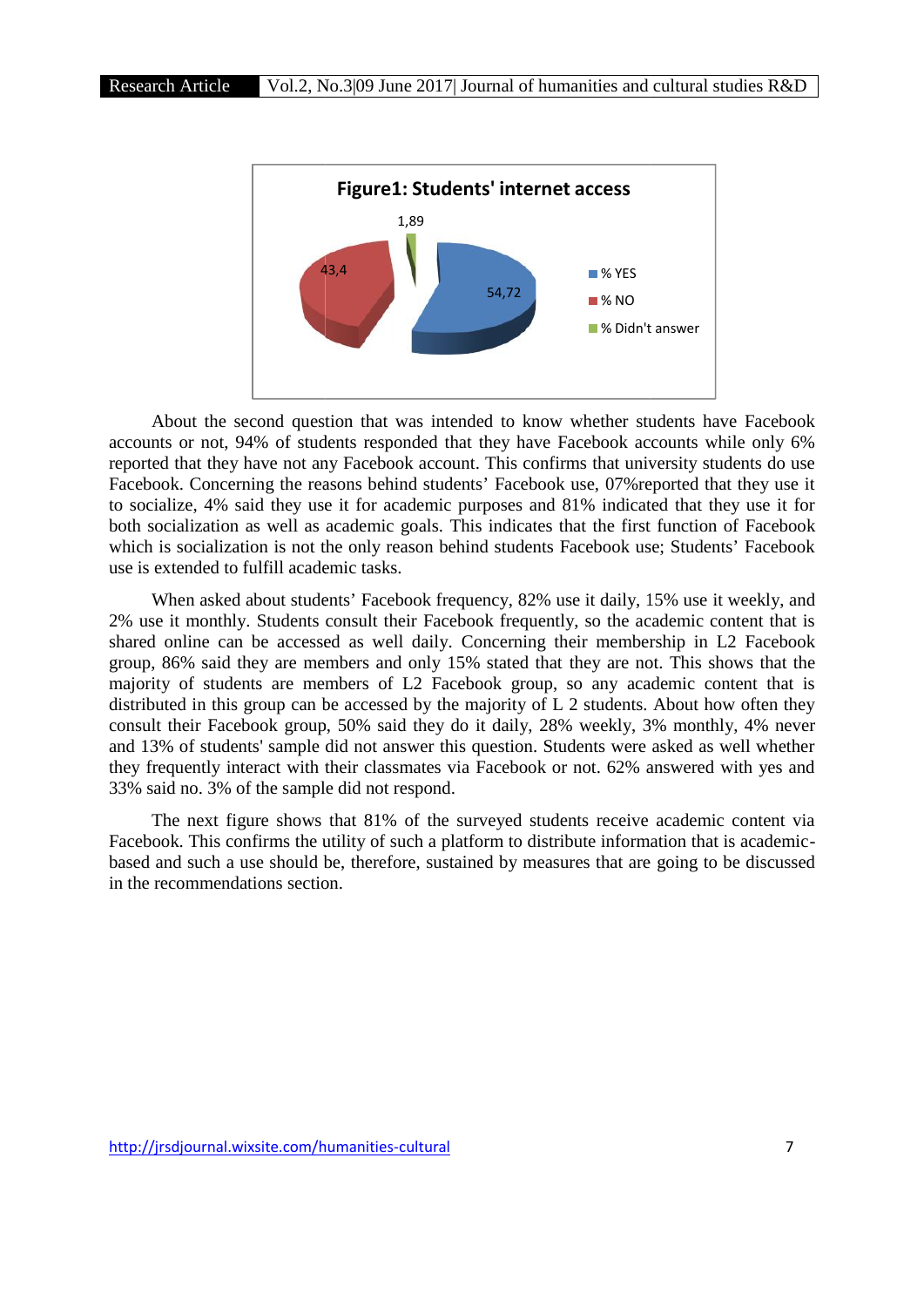

They were asked as well who send them academic content via Facebook. 2% said that such a content is sent by teachers, 60% said it is sent by their classmates, 21% said both send it and 17% did not answer this question. This indicates that the academic content that is shared on Facebook is done mainly by their classmates; teachers are rarely involved in such a sharing. When asked how often academic content is sent via Facebook, 42% said it is frequently done, 38% said rarely and 19% did not answer. Question number 11which was an open-ended one asked them to state the modules in which they receive academic content. 75% said they receive academic content via Facebook in modules like: Linguistics, Grammar, Written expression, Civilization modules, translation, Methodology, and phonetics. Some students stress that sharing academic content via Facebook happens especially during exams time. by teachers, 60% said it is sent by their classmates, 21% said both send it and<br>wer this question. This indicates that the academic content that is shared on<br>e mainly by their classmates; teachers are rarely involved in su 82,1<br>82,1<br>sked as well who send them acaden<br>by teachers, 60% said it is sent by t<br>wer this question. This indicates the<br>mainly by their classmates; teach<br>often academic content is sent via<br>and 19% did not answer. Question estion number 11which was an open-ended one<br>receive academic content. 75% said they receive<br>ike: Linguistics, Grammar, Written expression,<br>and phonetics. Some students stress that sharing

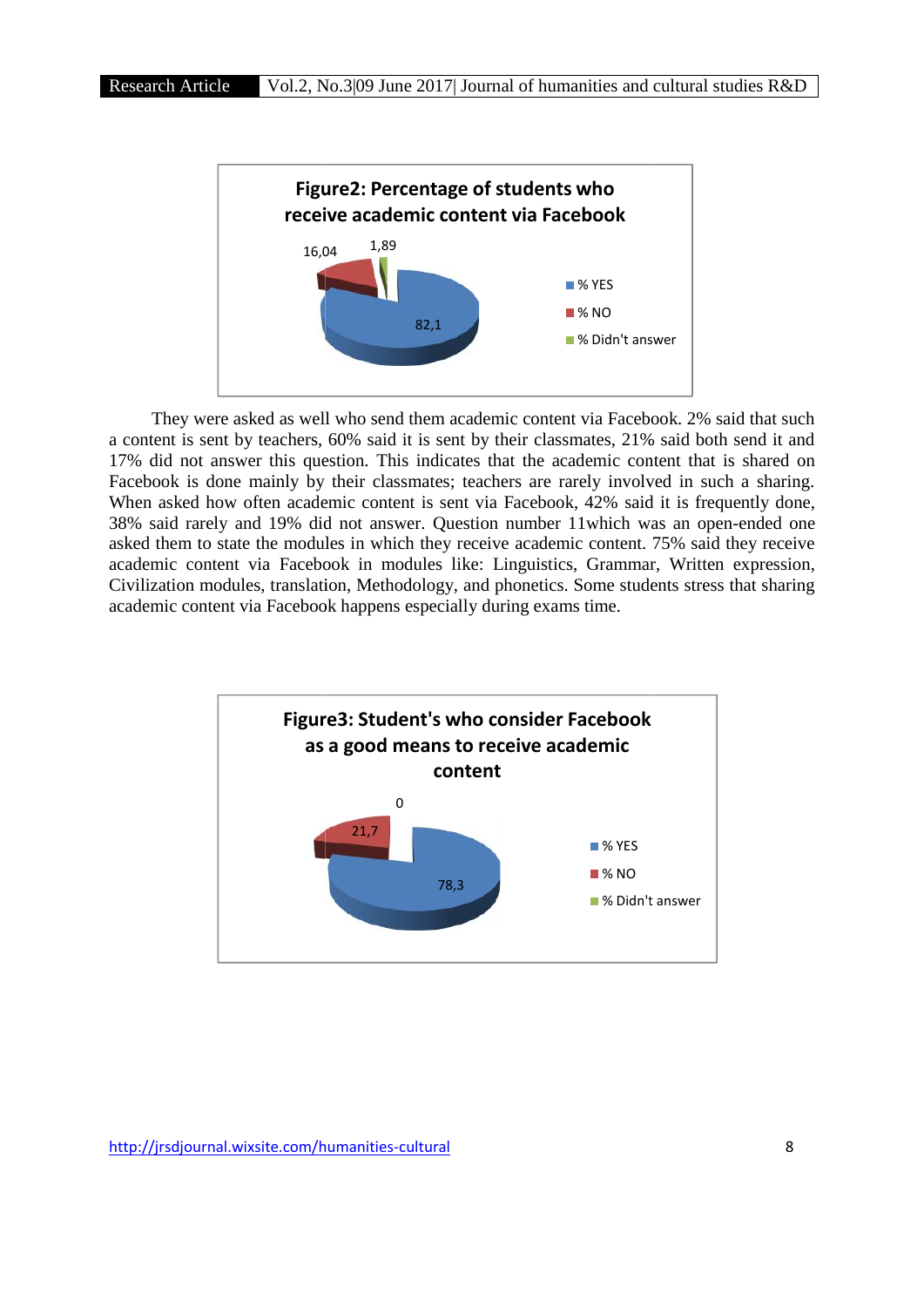

There are students who recommend using Facebook for academic purposes; however, others do not. The ones who do support it argue that Facebook is an easy way to receive academic content. It is time-saving, helpful, accessible everywhere, as it is a fast way to receive from teachers information about recommended books and lessons. This confirms my second hypothesis. They add that Facebook is used to share lectures and homework with their classmates. Furthermore, there exist some pages on Facebook that help students improve their English. For them, Facebook can be excellent space to exchange ideas and suggestions about academic matters. Some students even do follow scientists and scholars on Facebook. They consider Facebook a trustworthy source because the person who sends the academic content is known. is not. The ones who do support it argue that Facebook is an easy way to receive content. It is time-saving, helpful, accessible everywhere, as it is a fast way to receive thers information about recommended books and less **Example 1988**<br> **Example 1988**<br> **Example 1988**<br> **Example 1988**<br> **Example 1988**<br> **Example 1988**<br> **Example 1989**<br> **Example 1989**<br> **Example 1989**<br> **Example 1989**<br> **Example 1989**<br> **Example 1989**<br> **Example 1989**<br> **Example 2001** 

Other students do not recommend using Facebook for academic purposes because not all students have internet access during school days. They add that Facebook lacks scientific credibility. One of the surveyed students shed light on an important issue that the significant number of notifications<sup>2</sup> Prevents students from noticing all the academic content shared via Facebook. Because of that, they miss significant shared academic contend shared on Facebook. Another student consider that it is unfair to post academic content on Facebook because sharing such a content on Facebook will encourage absenteeism in lectures and students who do not attend will rely heavily and only on the academic content that is posted on Facebook. y. One of the surveyed students shed light on an important issue that the significant of notifications<sup>2</sup> Prevents students from noticing all the academic content shared via k. Because of that, they miss significant shared cause the person who sends the academic content is<br>ng Facebook for academic purposes because not all<br>ol days. They add that Facebook lacks scientific<br>hed light on an important issue that the significant<br>from noticing all t

http://jrsdjournal.wixsite.com/humanities-cultural 9 <sup>2</sup> The Icon that is present on a user's Facebook page.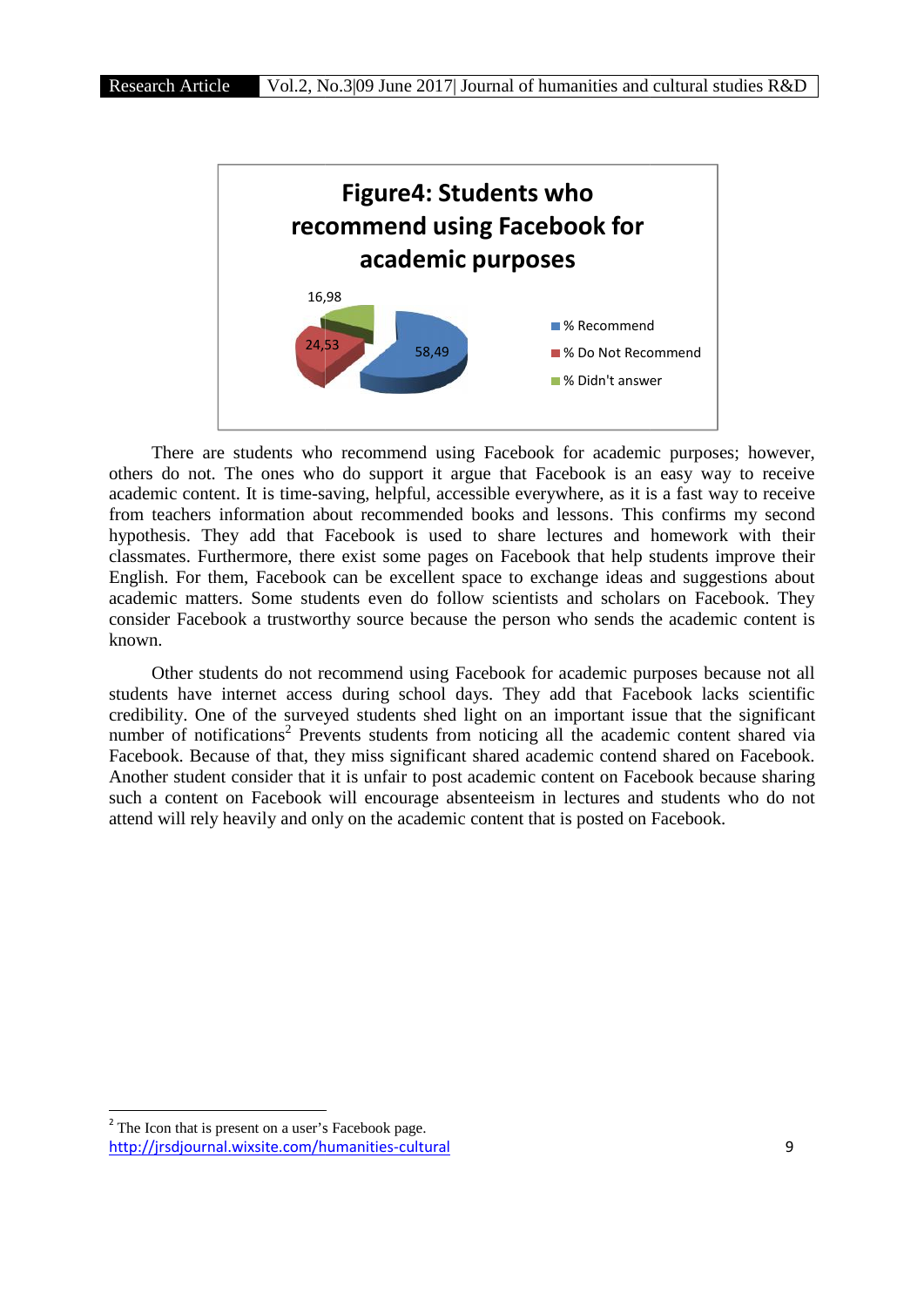

Students agreed with the questionnaire' suggested solutions for sustaining Facebook use for academic use; some students suggested some other interesting suggestions like increasing internet speed at university, and integrating the internet into classes to teach students how to do research on the internet. However, another student stated that the use of Facebook for academic purposes should be with caution because such a site may contain dangerous content. As a result, the students suggested deleting advertisements and any inappropriate Facebook content from students' Facebook groups and University Facebook pages and replacing them with compelling academic content and activities. Other ideas were suggested like encouraging teachers to be involved in students' Facebook community, using Facebook to stay in touch with international students, making PCs with internet access available in amphis and each student should be provided with one, and creating a community on Facebook to facilitate exchanging academic content on Facebook. with the questionnaire' suggested solutions for sustaining Facebook use for students suggested some other interesting suggestions like increasing rsity, and integrating the internet into classes to teach students how to do 18,87<br>
SAII the 3 suggestions<br>
SAII the 3 suggestions<br>
SAII the 3 suggestions<br>
SAII the 3 suggestions<br>
SAII the 3 suggestions<br>
SAII the 3 suggestions<br>
SAII the 3 suggestions<br>
SAII the 3 suggestions<br>
SAII the 3 suggestions<br>

#### B- Teachers' Questionnaire

Teachers were asked whether they have internet access during working days or not. 65% said they have internet access, 30% stated that they do not have. Figure 6 confirms my hypothesis that not all teachers have a Facebook account for a reason or another, so this may make it even harder to use Facebook for academic purposes.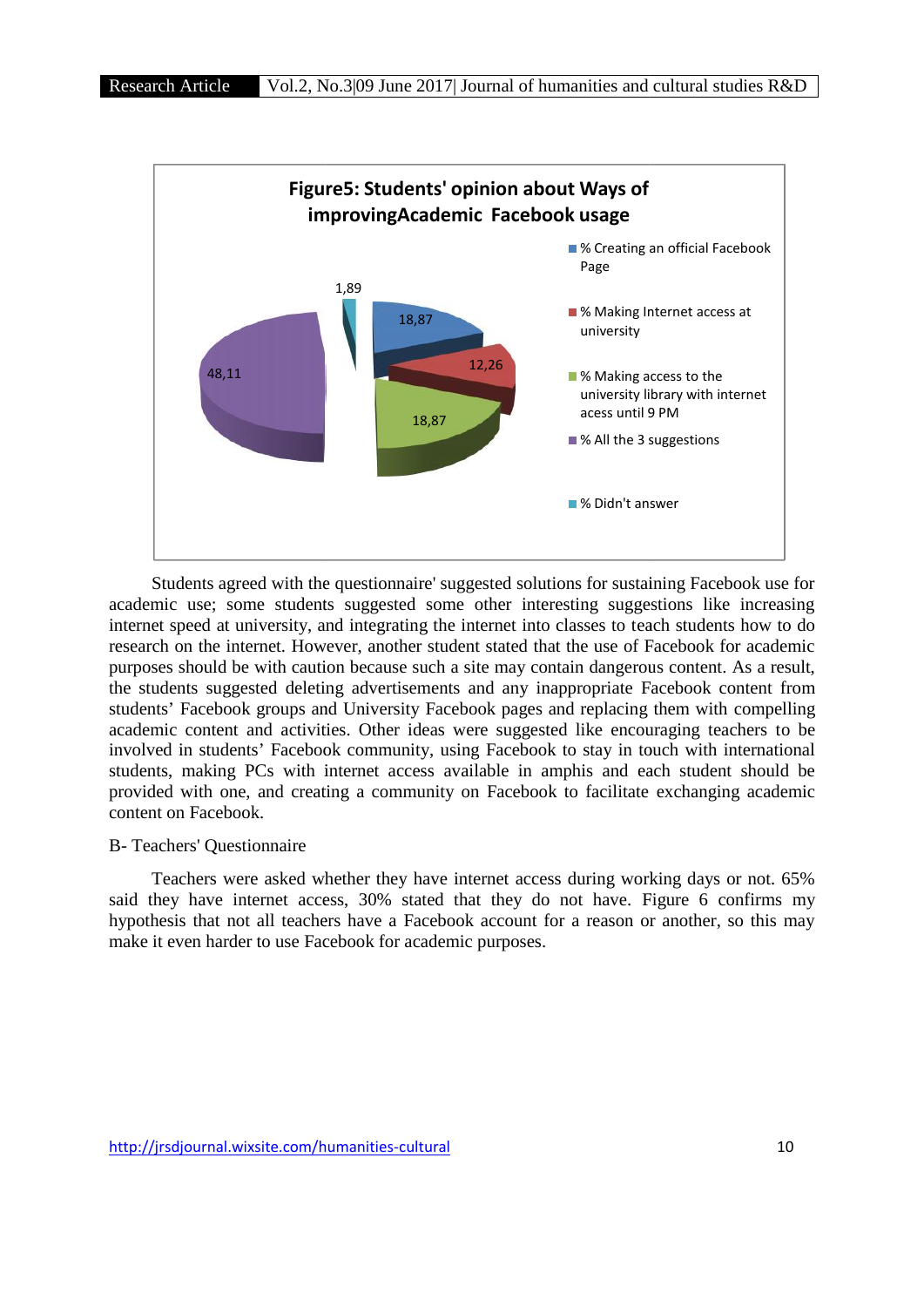

The teachers who have Facebook accounts were asked the reasons for using such a the platform. 5% said they use it to socialize, 20%said they use it for academic purposes, and 60% said it utilized for both socialization and academic purposes. When asked about the frequency of their Facebook use, 40% stated that they use it daily, 15% weekly, and 15% monthly.



Less than a half of the study's teacher participants are members of their students' Facebook group. This implies that sharing any academic content via Facebook can be difficult if not impossible. So the teachers can be encouraged not only to have a Facebook account but also to be members of their students' Facebook group to facilitate any academic exchange.

The teachers who are members of their students' Facebook group, were asked how often they consult it. 10% said they ask it daily, 25% weekly, 5%monthly and 20% stated that they never do. When they were asked whether they interact frequently with students via their Facebook group, 20% said yes, and 50% said no.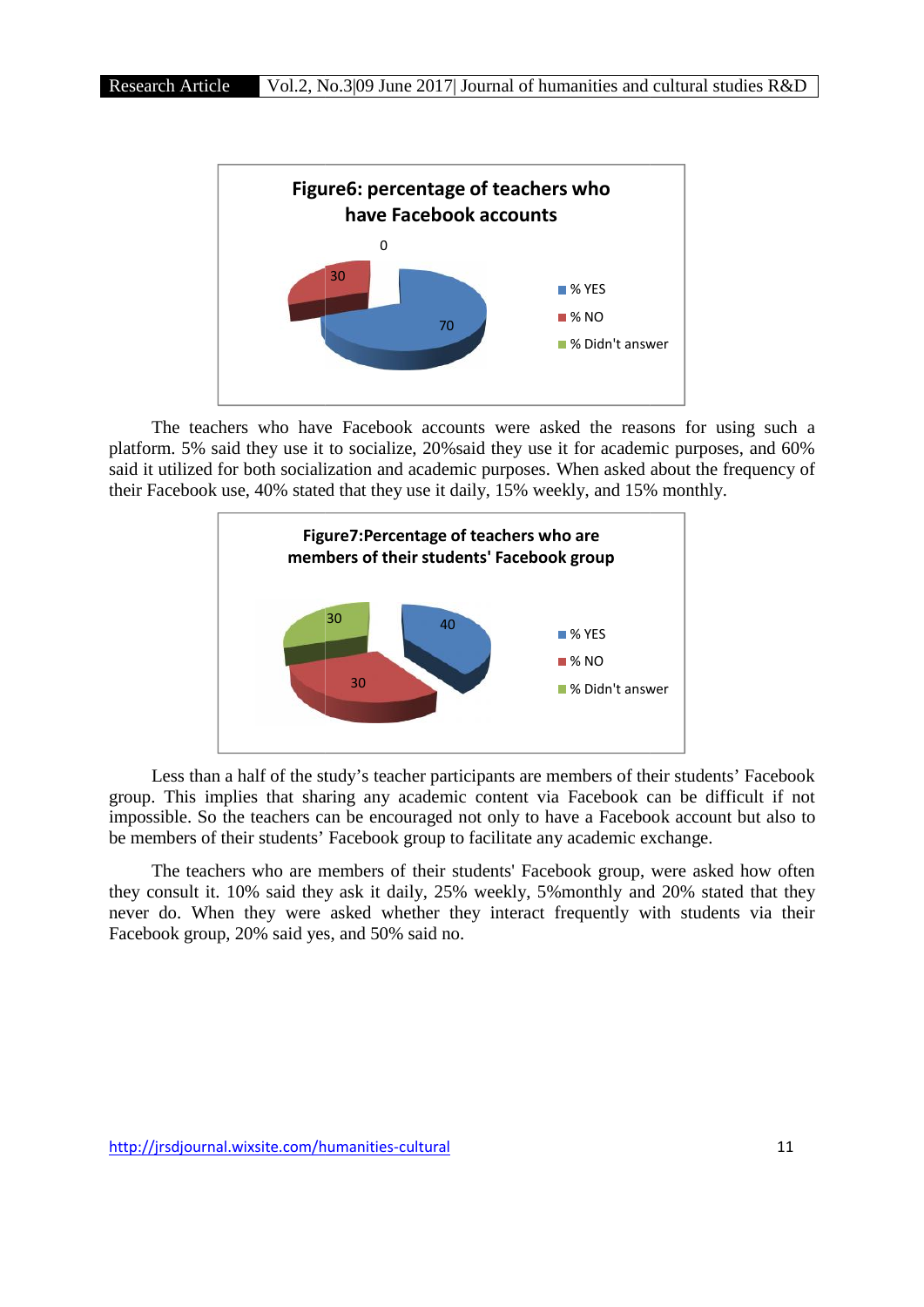

The study's teacher participants rarely share academic content on Facebook, and this confirms my first hypothesis. The academic usage of Facebook cannot be improved if teachers do not frequently share academic-based documents.

The teachers who send academic content to their students were asked about the frequency of such an online activity. 10% said they do it frequently, 20% said rarely and 70% did not answer because they either do not have a Facebook account or they do not use Facebook for academic purposes. In Question number 10 teachers were requested to state the modules in which they send academic content to their students. 06 teachers answered, who represent 30% of the sample, and they reported that they send academic documents via Facebook in modules like: phonetics, literature, cultural infographics facts, linguistics, oral expression, E-learning, and methodology. They said they send as well homework handouts. When asked whether Facebook is a good means to share academic resources with students, 50% responded with yes and 30% replied with no. they do not use Facebook for<br>ested to state the modules in<br>swered, who represent 30% of<br>via Facebook in modules like:<br>l expression, E-learning, and<br>When asked whether Facebook<br>responded with yes and 30%



The teachers who recommend using Facebook for academic purposes contend that Facebook can be an efficient educational tool among many others. Teachers can post feedback, assignments and even upload handouts. They add that Facebook is the fastest way to share knowledge and answer students' inquiries. It can help them realize the positive benefits of Facebook rather than use social media to kill time. On another hand, Facebook can be used to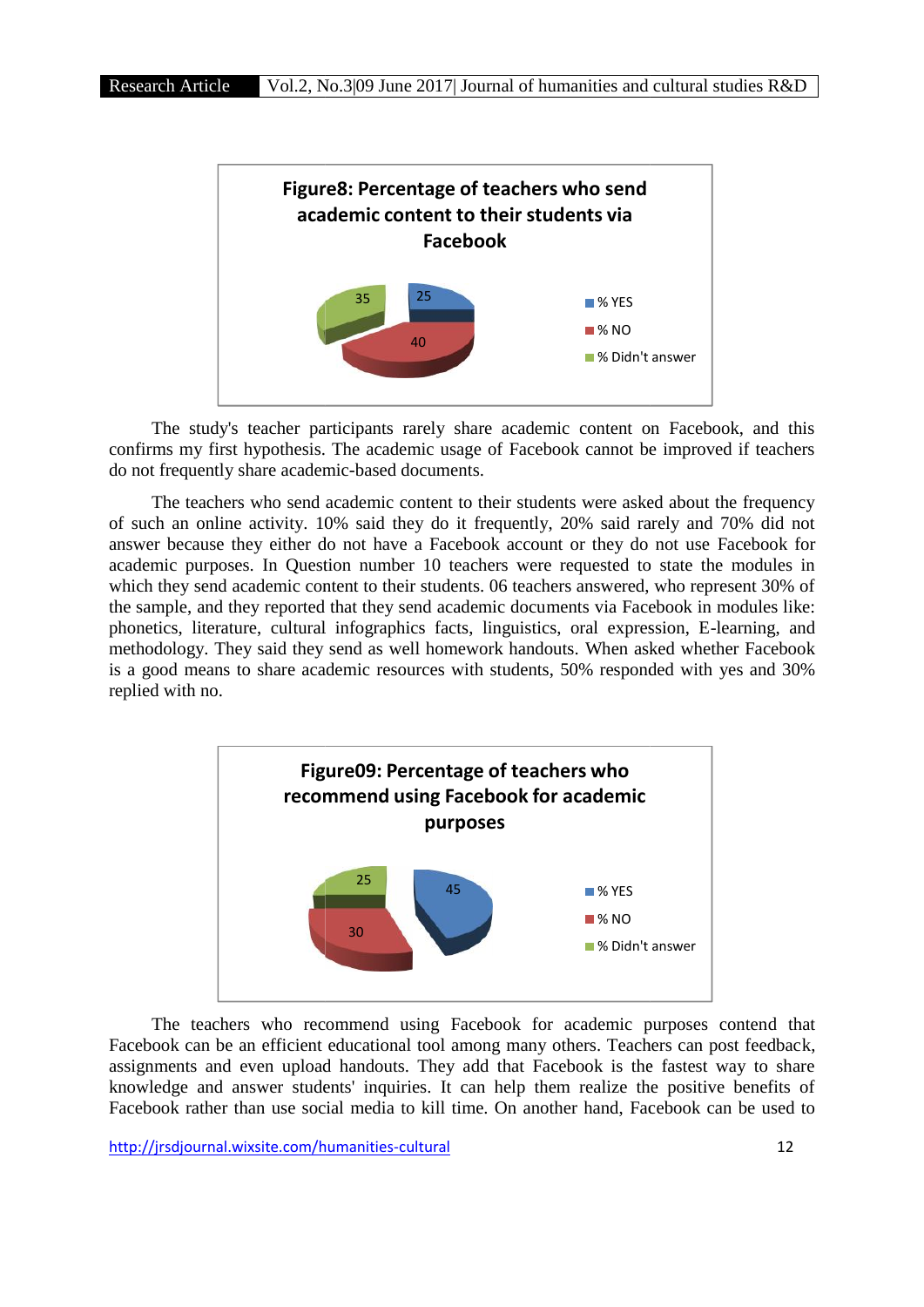deliver homework with its correction since not every task can be done during tutorials or lectures. Teachers argue, on another hand, that Facebook is the space where students spend most of their time. Students sometimes feel lazy to check their emails, but they will certainly waste time on Facebook. Thus teachers should cease the chance to send academic content on Facebook. This confirms my hypothesis that Facebook facilitates sharing documents and exchanging ideas. June 2017| Journal of humanities and cultural studies R&D<br>on since not every task can be done during tutorials or<br>hand, that Facebook is the space where students spend most<br>eel lazy to check their emails, but they will cer



Teachers agreed with the questionnaire's suggested solutions to improve Facebook academic usage. One of the teachers suggested another alternative which is creating a closed Facebook group administered by a teacher to keep order in the group and facilitate faculty and student's academic exchange.

The findings above confirm the connective theory that Facebook, as an example of a digitalized technology, helps students create networks in the form of groups within the platform in an organized way. Students maintain the cycle of their knowledge growth through their access back to the groups created on Facebook. Their common goal groups can help them promote the flow of information that is well-organised. Connectivism stresses learning through collaboration. Facebook is a suitable platform for students to learn through collaboration. ganized way. Students maintain the cycle of their knowledge growth throug<br>the groups created on Facebook. Their common goal groups can help then<br>information that is well-organised. Connectivism stresses learning through<br>k

#### C- Observation of L2 students' Facebook page

http://jrsdjournal.wixsite.com/humanities-cultural 13 The name of L2 English students is called "Second Year English Mostaganem Section1/Section2". It is a close group which requires membership request. The group is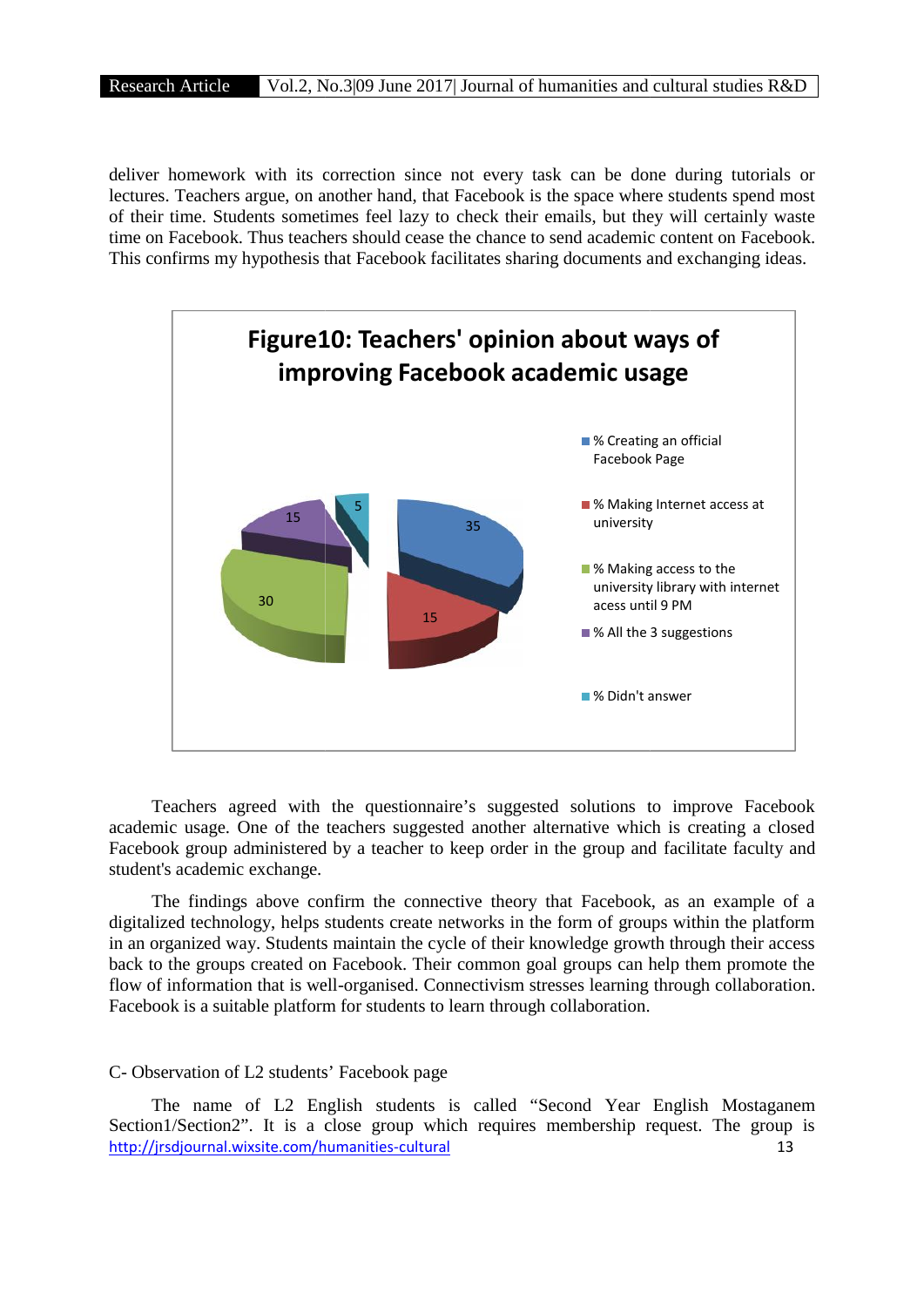described by a student as follows "Hi Boys and girls; I created this group to share sessions, Lessons, and information....thank's for your attention <sup>3</sup>"I am a member of my L2 Facebook. Group, and I have been a participant observer. My observations confirmed what was advanced in both students' and teacher' questionnaires; thus, they support findings above. The following remarks of L2 Facebook Group were highlighted:

- 1- Students share with their classmate's PDF documents that concern modules like grammar, methodology and phonetics.
- 2- They share classes already tackled or future ones.
- 3- They share teachers' posted notes (taken by a camera) at the department.
- 4- They respond positively to their friends' requests and they help each other in private as well as in public.
- 5- The majority of the sharing is done by students.
- 6- Only a few teachers post documents on L2 Facebook group.
- 7- Students' transmit their teachers' messages in the form of publications.
- 8- Students do not have only post-academic content, but they also post the departments marks and exams' timetables.
- 9- When it was exams time, a student asks each other to share lessons of all modules. This confirms that traffic in students' Facebook group during exams is higher than any other time.
- 10- They put each other's username in comments to inform their friends that there is a new post from their classmates or teachers.
- 11- When I shared academic content in my students' Facebook group, my students responded positively as it was shared widely.

#### **Discussion**

The aim of this investigation was to evaluate the extent to which Facebook can be an effective means to distribute academic content to L2 English Mostaganem students. The results of this study indicate that Facebook can be an efficient addition to technology-based educational tools. A well accepted online platform like Facebook can be adapted to deliver academic content the same as traditional e-learning systems do.

Facebook is a social networking site that is well accepted by university students, and the majority of the present surveyed students have a Facebook account. Additionally, high rates of Facebook use among school students have been noticed. This significant use indicates that Facebook is well received by students and offers opportunities for university teachers to provide their students with academic content taking advantage of online platforms they are familiar with it. On another hand, the majority of the present study students accept using Facebook for educational purposes. The surveyed students anticipated learning benefits by creating a community on Facebook to facilitate exchanging academic content of Facebook, as well as encouraging teachers to be involved in students' Facebook community.

The results of this study indicate that students are well receptive of Facebook educational use because it is an easy way to receive academic content. It is time saving, helpful, accessible everywhere. Because Facebook is available in all technology advanced devices like tablets and smartphones, students appear to be interacting with it frequently. Facebook, as a consequence,

http://jrsdjournal.wixsite.com/humanities-cultural 14 <sup>3</sup> It is copied and pasted from the students' group page.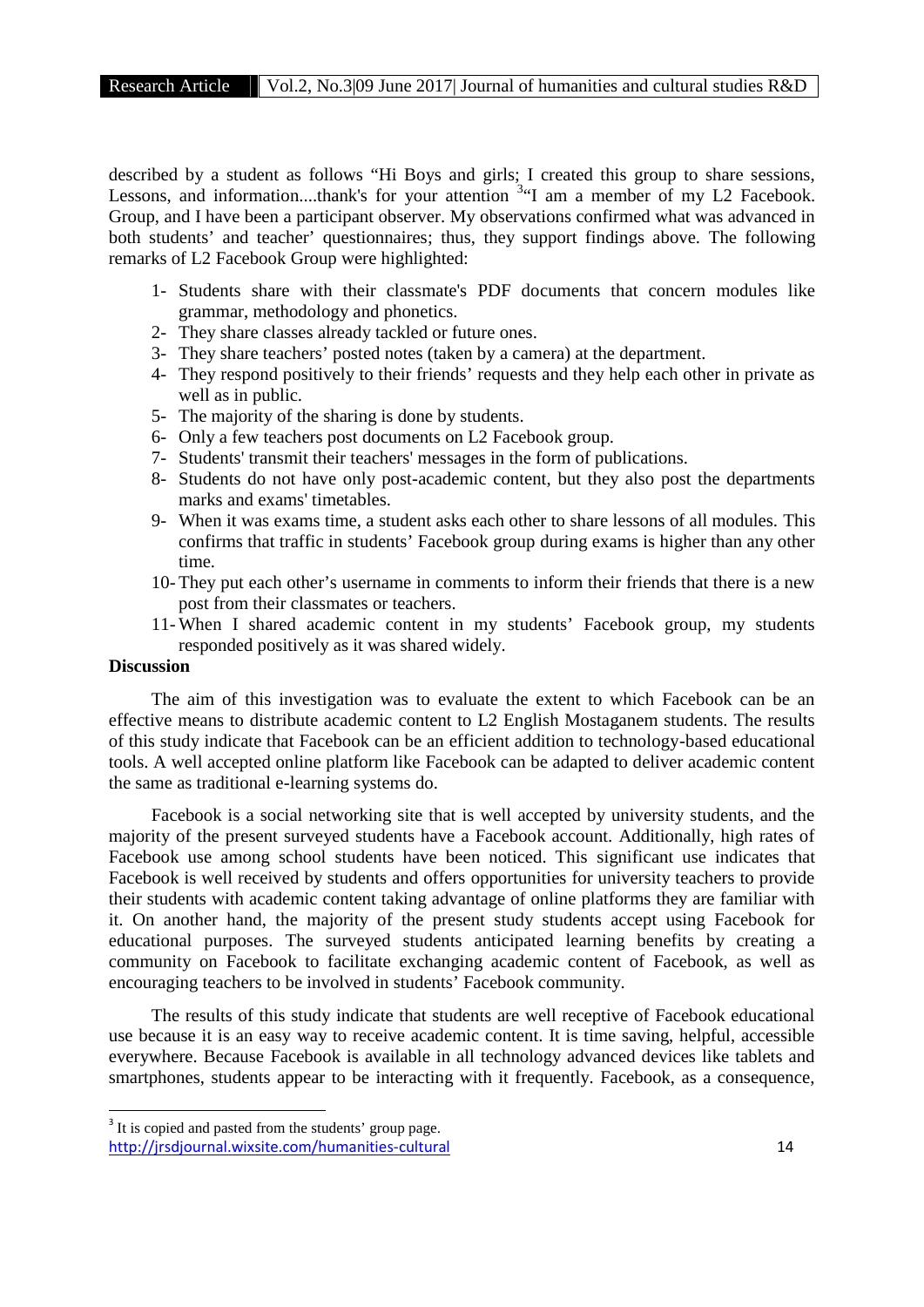can be a convenient environment in which academic content can be added to a space that students are often utilizing.

Half of the teachers, taking part of this study, accept the integration of Facebook as one of their educational tools. They posit that Facebook is a useful way to post homework, courses and feedback. According to them, Facebook is the fastest way to deliver academic content to university students. However, the other half of the surveyed teachers do not recommend using Facebook for educational matters, and that can constitute an obstacle to students who want to take advantage of the different educational benefits Facebook may offer.

The findings of this study confirmed that students' Facebook academic use is hindered because not all of them have internet access. To enhance Facebook educational usage, solutions have been suggested. As a way of example, creating an official university Facebook page would encourage students and teachers to interact academically. However, other alternatives like making internet access at university and making access to the library with internet access until 09 P.M would facilitate students' access to the academic content already shared on Facebook. Students suggested other solutions like creating a community on Facebook to interact with each other and to contact other international universities, as well as encouraging teachers to be members of this community (group). One of the surveyed teachers recommended creating a closed Facebook group administered by a teacher to facilitate academic exchange. The group must be closed to protect the organization's privacy and it must be managed by a teacher to maintain order in the group.

One of the study's limitations is that not all L2 students attend lectures and tutorials. As a consequence, distributing a questionnaire to every L2 students was not possible. The other limitation is that not all teachers answered my survey. So a wider response among teachers would be more beneficial to the study. So avenues for future research would include larger population, enabling all students and teachers of all the other branches of Mostaganem University to take part of the study to generalize findings.Furthermore, a comparative study between traditional e-learning platforms and similar Facebook functions should be undertaken in order to figure out the most efficient platform for students academic engagement and learning.

### **Conclusion**

Facebook is used by both students and teachers so it can be an interesting tool to enhance the educational resources of university courses. The findings of the present study indicate that students and teachers agree with integrating Facebook into their academic world and are aware of the educational benefits that Facebook offers an efficient 'students to student' and 'student to instructor' communication and an enhanced academic exchange. Despite the fact that the use of technology of the kind is well received, students still find difficulties in benefiting from the educational functions of Facebook. Thus, teachers can assist their students by embracing the latest technology like Facebook to promote learning. Another factor that must be considered is internet access. To help students access academic content posted on Facebook, they must be provided with internet access at the university during the twelve hours of the day.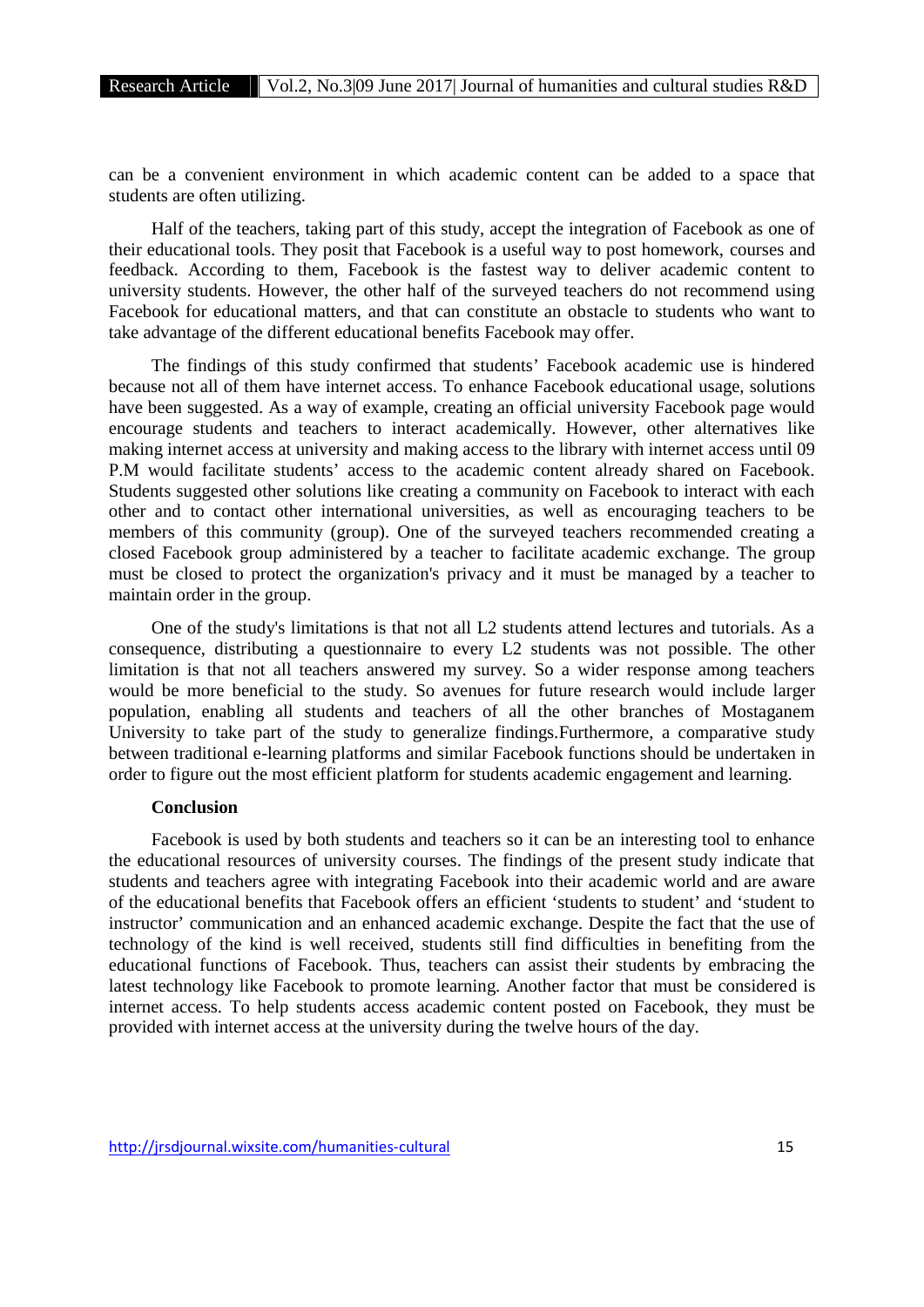#### **References:**

- 1. Adebiyi Marion, and Ogunlade Omotayo. "Development of a Social Networking Site with a Networked Library and Conference Chat". *Journal of Emerging Trends in Computing and Information Sciences.* Volume 2N°8. August 2011: 396-401 . 27 November 2013.print.
- 2. Akyıldız, Müge and Argan Metin. "Using Online Social Networking: Students' Purposes of Facebook Usage at the University of Turkey". Web 14 February 2017 in http://www.aabri.com/LV11Manuscripts/LV11094.pdf.
- 3. Alemàn, Ana M. Martinez, and Wartman, Katherine Lynk. *Online Social Networking on Campus. Understanding What Matters in Student Life.* New York: Routeldge. 2009. Print.
- 4. Boswell, Wendy."Social Media: What is it?" Web 04 January 2014. www.about.com.
- 5. Boyd, Anna *It's complicated. The social lives of networked teens.* United States of America: Yale University Press.2014. Print.
- 6. Boyd, Danah and Ellison Nicole. "Social Network Sites: Definition, History and Scholarship". Journal of Computer-mediated communication. Doi: 10.111/j.1083- 6101.2007.00 393.x. 2007: 210-230. Web 08.07.2014.www.onlinelibrary.wiley.com.
- 7. Chang, Chen-Wei, and Heo Jun. "Visiting Theories that Predict College Students' Self disclosure on Facebook". Computers in Human Behavior. 30(2014) 79-86.Print.
- 8. Chen, Baiyun, and Marcus, Justin. "Students' Self-presentation on Facebook: An Examination of Personality and Self-construal Factors". *Computers in Human Brhavior.* 28(2012)2091-2099. Print.
- 9. Horváth, Gizela. "From Museum Walls to Facebook Walls". *The Third Argumentor Conference. Ten Years of Facebook .*Ed. Gizela Horváth, Rozália Klára Bakó and Éva Biró- Kaszás.Oradea . Romania, 2014.73-88. Print.
- 10. Irwin, Christopher, Ball, Lauren, Desbrow, Ben and Leveritt, Michael. "Students' perceptions of using Facebook as an interactive learning resource at university". *Australasian Journal of Educational Technology.* 28(7), 1221-1232. (2012). Print.
- *11.* Laeed, Zaghlami. Social Media in Algeria New Spaces for Democratic Changes and Political Participation. N.d. 26 March 2017 in *www.academia.edu/.*
- *12.* Lam, Louis. "An Innovative Research on the usage of Facebook in the Higher Education context of Hong Kong". *Academic Publishing International Ltd*. ISSN 1479-4403.N.d. Web 14 February 2017 *in www.ejel.org/issue/download.html?idArticle=217.*
- 13. Meziani, Soumia and Hemche, Abdelkrim. *The Academic Usages of Social Networks among Master2 EFL Students at Tlemcen University: Case of Facebook.* University of Tlemcen Faculty of Letters and Languages. 2016. Web 26 March 2017 in http://dspace.univ-tlemcen.dz/handle/112/8956.
- 14. Ouaj, Samia. "The Role of Social Media Networking Sites in Sustaining University Students' distant learning". *The Eleventh Conference of learning in the Era of Electronic Technology.* Lebanon 2016. 113-134. Print
- 15. Park, Namkee, and Lee, Seungyoon. "College Students' Motivations for Facebook Use and Psychological Outcomes". *Journal of Broadcasting and Electronic Media.* 4(2014) 601-620. Print.